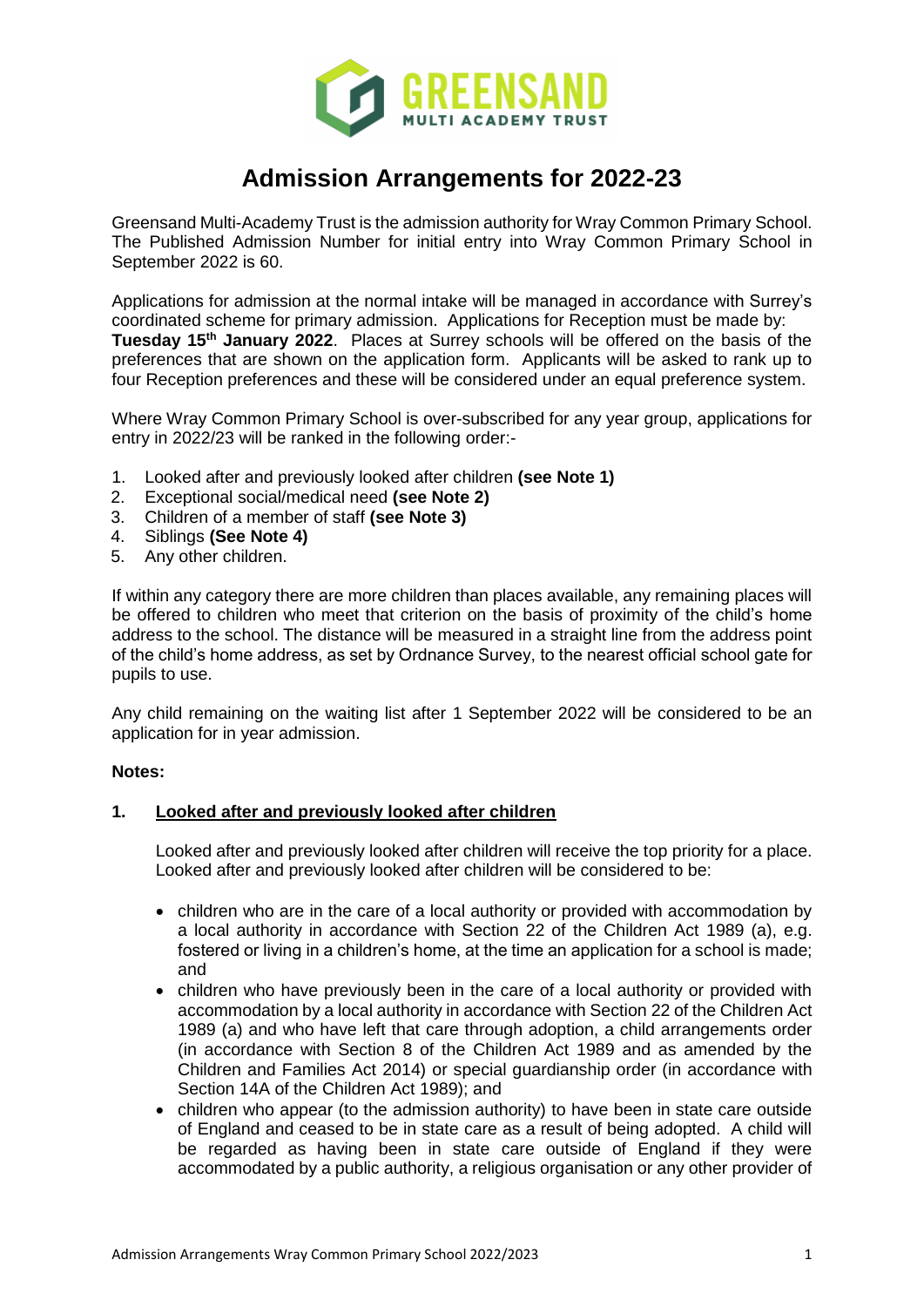

care whose sole purpose is to benefit society. The parent/carer will need to provide evidence to demonstrate that the child was in state care outside of England and left that care as a result of being adopted.

Places will be allocated under this criterion when places are first offered at a school and the Local Authority may also ask schools to admit over their published admission number at other times under this criterion.

## **2. Exceptional social/medical need**

Occasionally there will be a very small number of children for whom exceptional social or medical circumstances apply which will warrant a placement at a particular school. The exceptional social or medical circumstances might relate to either the child or the parent/carer. Supporting evidence from a professional is required such as a Doctor and/or Consultant for medical cases or a Social Worker, Health Visitor, Housing Officer, the Police or Probation Officer for other social circumstances. This evidence must confirm the circumstances of the case and must set out why the child should attend a particular school and why no other school could meet the child's needs.

Providing evidence does not guarantee that a child will be given priority at a particular school and in each case a decision will be made based on the merits of the case and whether the evidence demonstrates that a placement should be made at one particular school above any other.

Common medical conditions and allergies can usually be supported in all mainstream schools, therefore priority under a school's exceptional medical criterion would not normally be given for these. Some mainstream schools have units attached which provide specialist provision for children with an education, health and care plan which names the school. The facilities in these units are not normally available to children in the mainstream school and as such priority under a school's exceptional social or medical criterion would not normally be agreed for a mainstream place on the basis of a specialist unit being attached to the school.

In addition, routine child minding arrangements would not normally be considered to be an exceptional social reason for placement at a particular school.

Places may be allocated under this criterion when places are first offered at a school and the Local Authority may also ask schools to admit over its Published Admission Number at other times under this criterion.

## **3. Children of a member of staff**

Priority will be given to a child if their parent is a permanent member of staff within the school and meets either or both of the following circumstances:

- a) the member of staff has been employed at the school for two or more years at the time at which the application for admission to the school is made; and/or
- b) the member of staff is recruited to fill a vacant post for which there is a demonstrable skill shortage.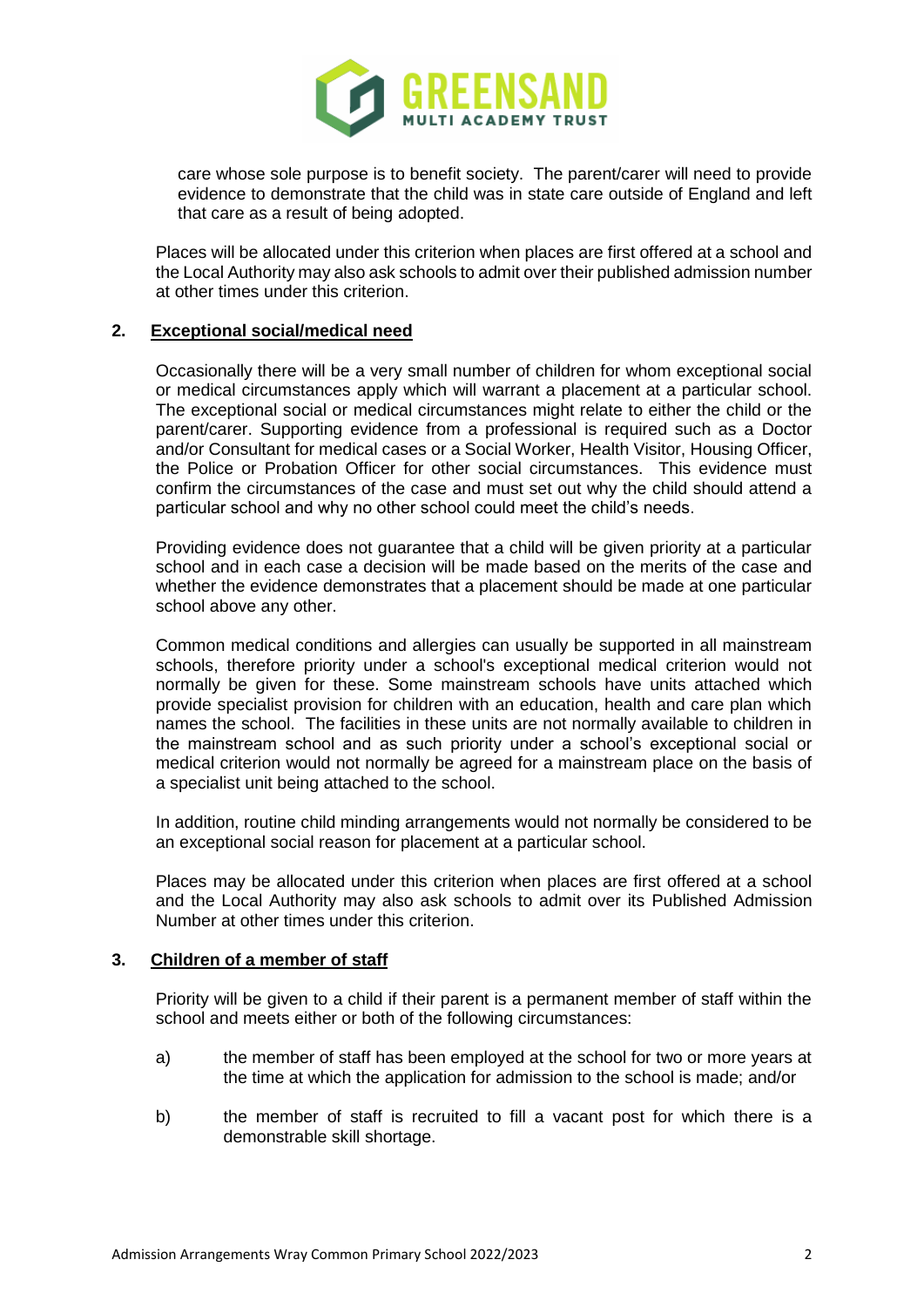

For applications made as part of a normal intake, the length of employment will be considered as of the closing date for applications. For in year applications, the length of employment will be considered as of the date the application is received or the date a place becomes available, if a place is considered from the waiting list.

A supplementary information form (Appendix) must be completed and returned by the application closing date for all applicants wishing to apply under this criterion.

## **4. Siblings**

A sibling will be considered to be a brother or sister (that is, another child of the same parents, whether living at the same address or not), a half-brother or half-sister or a stepbrother or step-sister or an adoptive or foster sibling, living as part of the same family unit at the same address.

A child will be given sibling priority if they have a sibling on roll at the school and that sibling is still expected to be on roll at the school at the time of the child's admission.

## **5. Home address**

The child's home address excludes any business or childminder's address, or any relative's address unless the child lives at that address as their normal place of residence. Where the child is subject to a child arrangements order and that order stipulates that the child will live with one parent/carer more than the other, the address to be used will be the one where the child is expected to live for the majority of the time. For other children, the address to be used will be the address where the child lives the majority of the time. In other cases, where the child spends an equal time between their parents/carers, it will be up to the parent/carers to agree which address to use. Where a child spends their time equally between their parents/carers and they cannot agree on who should make the application, we will accept an application from the parent/carer who is registered for child benefit. If neither parent is registered for child benefit, we will accept the application from the parent/carer whose address is registered with the child's current school.

We will not generally accept a temporary address if the main carer of the child still possesses a property that has previously been used as a home address, nor will we accept a temporary address if we believe it has been used solely or mainly to obtain a school place when an alternative address is still available to that child. All distances will be measured by the computerised Geographical Information System maintained by Surrey's admissions team.

Changes of address may be considered in accordance with Surrey's coordinated scheme if there are exceptional reasons behind the change, such as if a family has just moved to the area. The address to be used for waiting lists, after the initial allocation, will be the child's current address. Any offer of a place on the basis of address is conditional upon the child living at the appropriate address on the relevant date. Applicants have a responsibility to notify Surrey County Council of any change of address.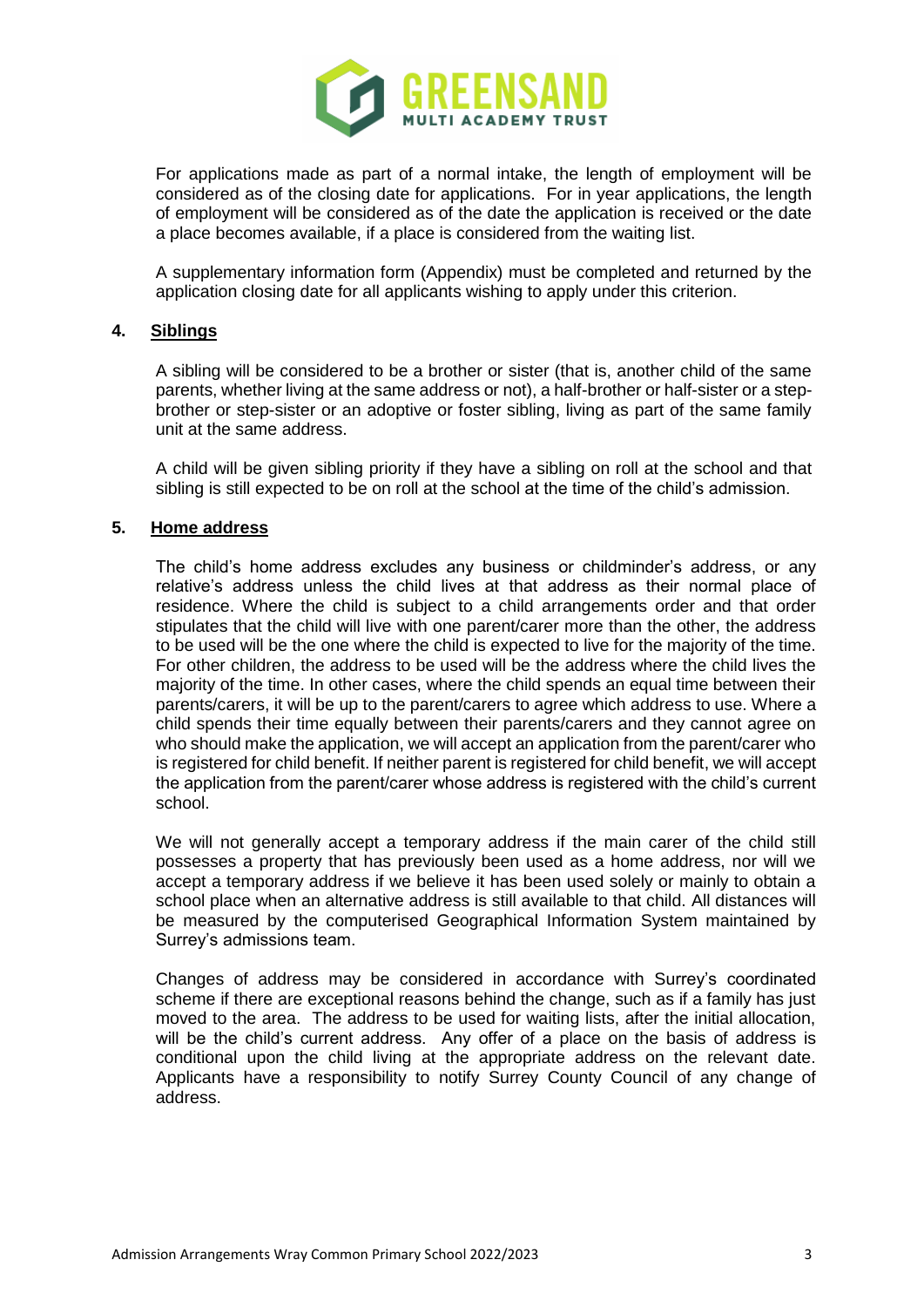

## **6. Tie breaker and the admission of twins, triplets, other multiple births or siblings born in the same academic year**

Where two or more children share a priority for a place, e.g. where two children live equidistant from the school, random allocation will be used to determine which child should be given priority.

Any child from a multiple birth will be offered a place if one child has already been offered a place and the subsequent child(ren) are ranked consecutively.

## **7. Waiting lists**

Where there are more children than places available, waiting lists will operate for each year group according to the oversubscription criteria for the school without regard to the date the application was received or when a child's name was added to the waiting list.

## **8. In-year admissions**

The following applications will be treated as in-year admissions during 2022/23:

- applications for admission to Reception which are received after 1 September 2022;
- all other applications for admission to Years 1, 2, 3, 4, 5 & 6.

Where there are more applications than places available, each application will be ranked in accordance with the published oversubscription criteria for the school.

# **9. Starting School**

Greensand schools have a single intake into Reception. All children whose date of birth falls between 1 September 2017 and 31 August 2018 will be eligible to apply for a full time place in Reception at school for September 2022. Applicants can defer their child's entry to Reception until later in the school year, but this will not be agreed beyond the beginning of the term after the child's fifth birthday, nor beyond the beginning of the final term of the academic year for which the offer was made. Applicants may also arrange for their child to start part time until their child reaches statutory school age. Arrangements for individual children must be made in consultation with the Headteacher of the individual school prior to the start date.

#### **10. The admission of children outside of their chronological year group**

Applicants may choose to seek a place outside their child's chronological (correct) year group. Decisions will be made on the basis of the circumstances of each case and what is in the best interests of the child concerned.

 Applicants who are applying for their child to have a decelerated entry to school, i.e. to start later than other children in their chronological age group, should initially apply for a school place in accordance with the deadlines that apply for their child's chronological age. If, in liaison with the Headteacher, the Trust agrees for the child to have a decelerated entry, the place cannot be deferred and instead the applicant will be invited to apply again in the following year for the decelerated cohort.